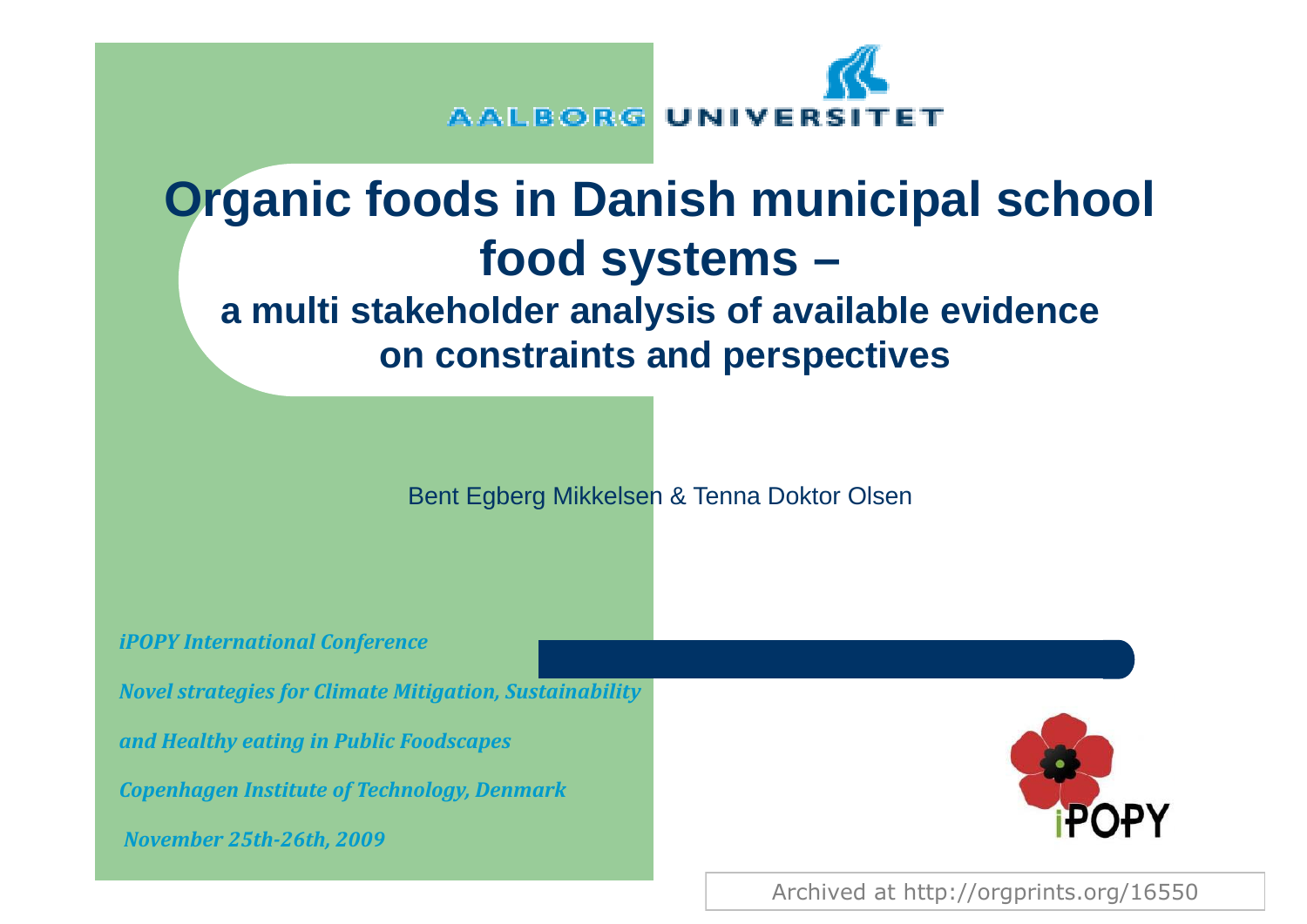## **Abstract ( ) 1/3**

 $\bullet$ Previous studies have shown that organic supply and healthy eating initiatives in school food services share common features. Both types involves changes in supply, the collaboration of a number of different stakeholders and both include a physical food part as well as a non physical symbolic aspect. Studies have shown that introducing organic food in public food systems seems to affect the nutritional profile of the food service and anecdotal evidence suggest that organic supply forces food services to rethink menus leading to healthier menus and that introduction of organic foods often leads to adoption of a food & nutrition policy. The explanation might be that simply developing "food strategy" leads to a raise of awareness in school food services in such a way that both organic food and healthy eating tends to favor and that the notion of organic food and health eating in the minds of the decision makers is perceived as two sides of the same coin. Thus organic food supply and healthier food service seems to thrive in a symbiotic association and it appears that organic food seems to possess a "health improvement" potential that fits well with the prevailing ambitions that exists in many countries of making school settings for healthier eating initiatives.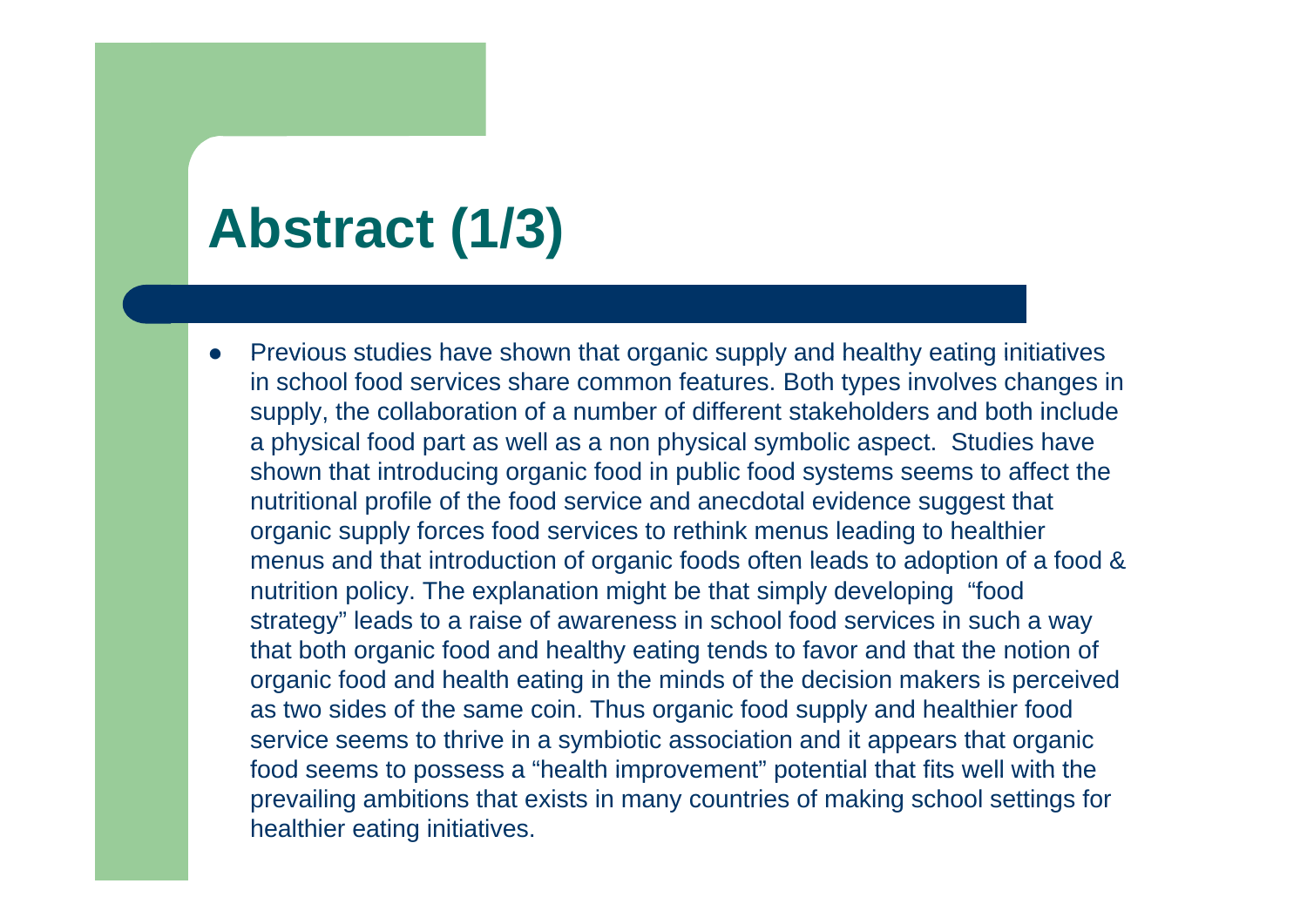## **Abstract ( ) 2/3**

 $\bullet$ This paper studies the case of Danish school food service. Food service in Denmark follow the same trajectory as in many other countries where school food services increasingly are being implemented on a self service voluntary market based basis. Some of these emerging services adopt an organic supply policy. However where as a number of the local school driven initiatives has proven to be able to successfully develop organic supply, a number of large scale multiple-school municipal attempts have shown to be problematic in terms of participation and in terms of perceive quality. This paper seeks to find an explanation to this difference. Why does large scale school food service with both an organic and healthy dimension experience problems and can an explanation be found by asking the different stakeholders involved in these projects? The paper uses the growing number of empirical studies on Danish school food services that have been profile as both organic and healthy as an offset for an analysis of the different stakeholders perception of the "organicness" and "healthiness" of the initiatives. The paper uses three municipal initiatives as cases.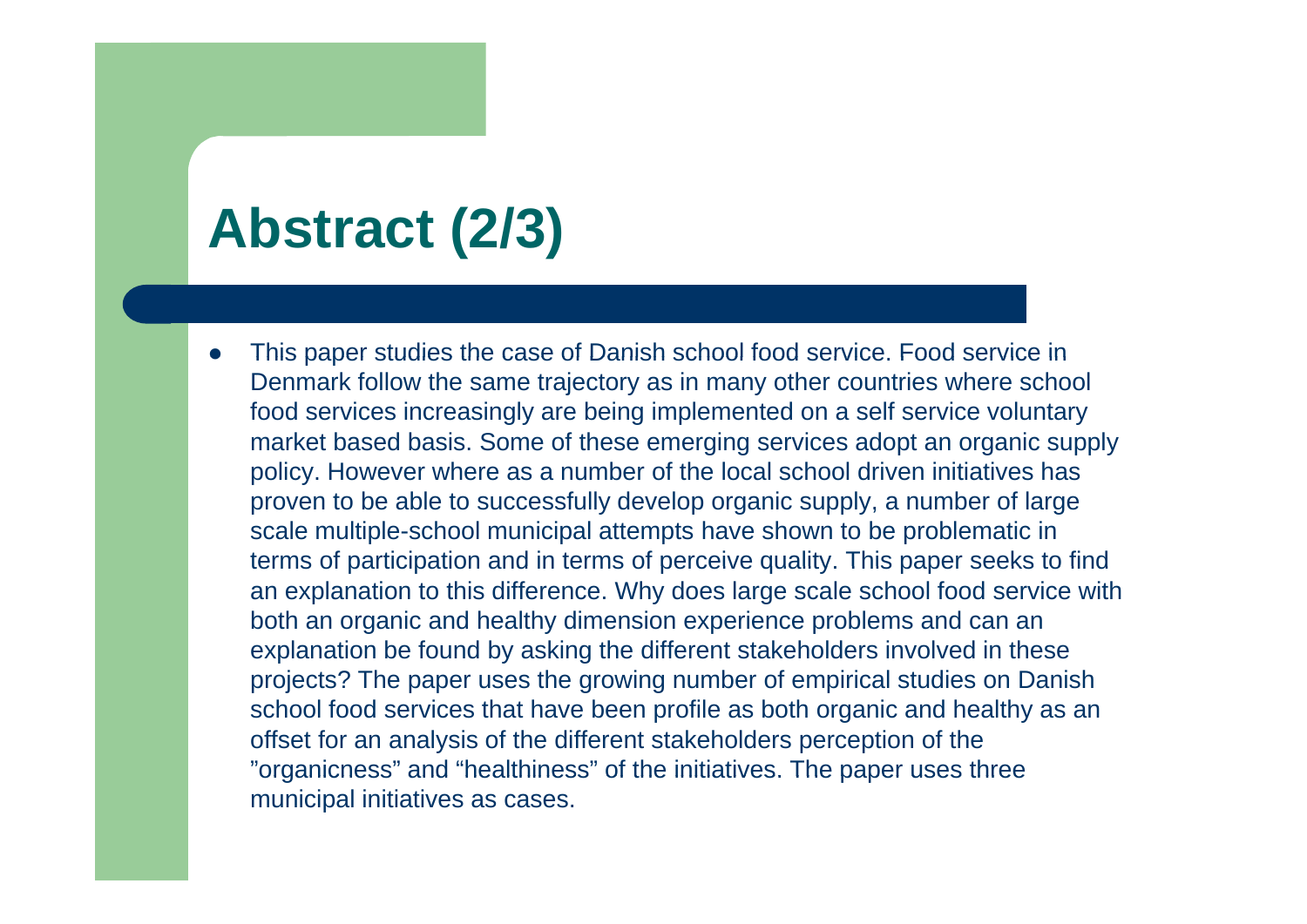### **Abstract ( ) 3/3**

 $\bullet$ The paper concludes that a number of ambitious initiatives linking healthy eating and organic supply has been implemented in Denmark, but that a number of constraints seem to hinder the participation in these initiatives and thus to influence the potential "health" impact of the initiatives. It also indicates that stakeholders perceive the quality of the services quite differently and that poor perceived quality seems to be an important challenge. The paper suggest that the size of the systems and lack of agreement and common sense making among the different stakeholders in the system is an important part of the explanation. However it is important to stress that these constraints are not necessarily due to the organic nature of the supply but has got to do with other factors. The paper suggest that the market based "consumer" nature of the Danish school food service is another important part of the explanation. However the paper also suggest that the participation is dependent on the way the school food service is designed and that school driven approaches emphasizing the involvement and participation of the school in the food service seems to be superior to top down central systems.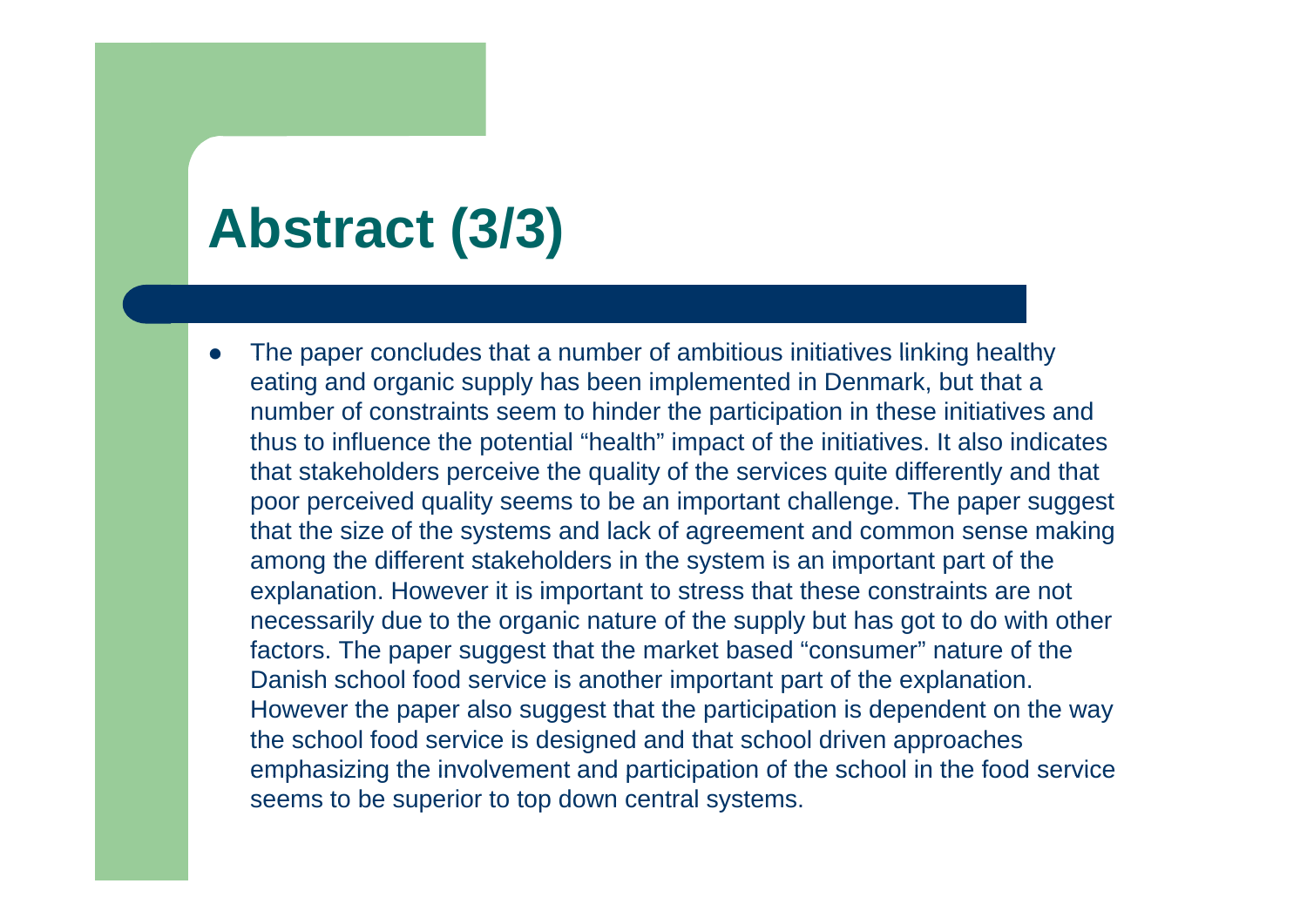

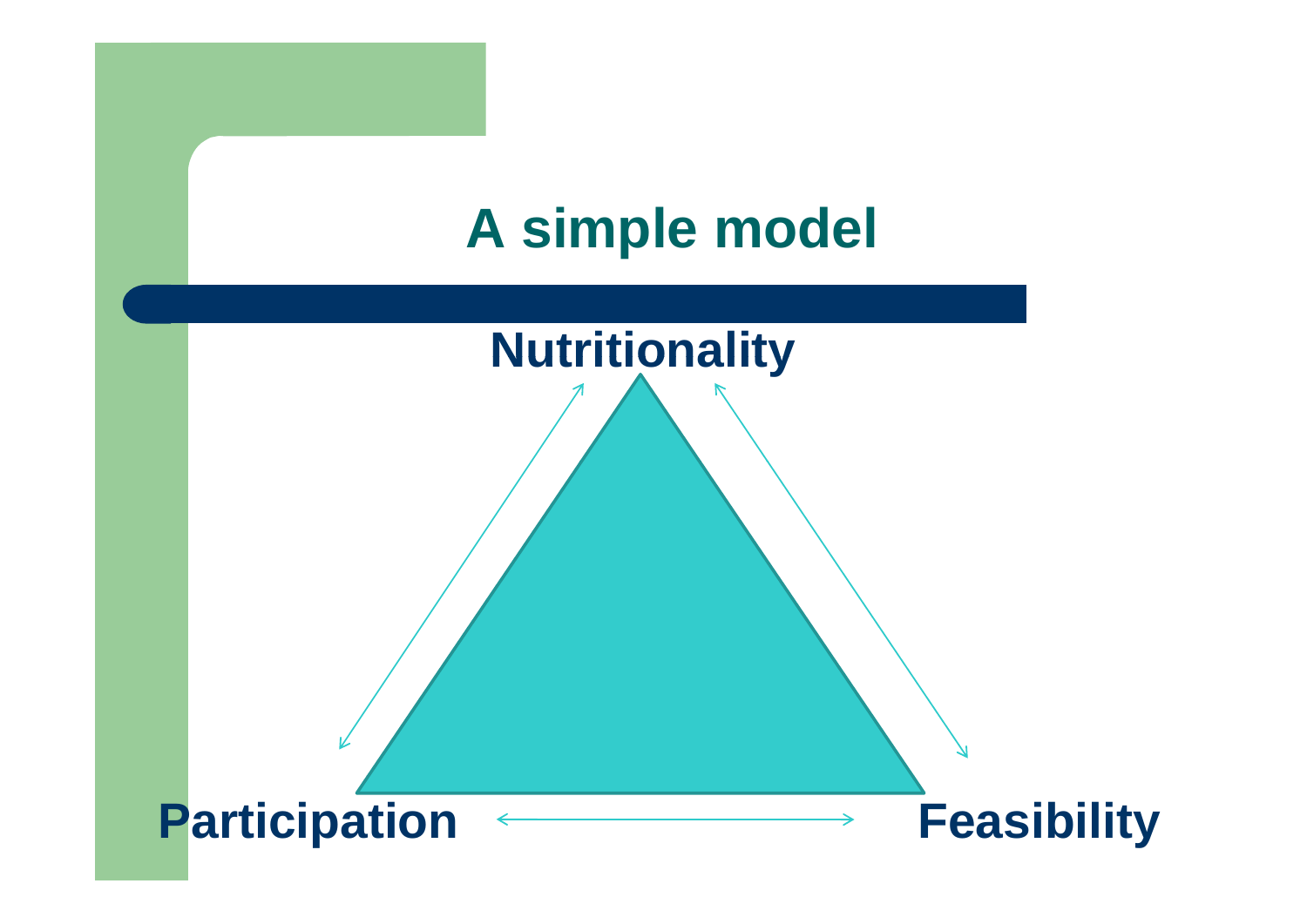# **"N tritionalit " of school food utritionalit y** Meal quality index

| <b>Fastfood</b> |                         |                         |                  |   |   |   |   |   |           |  |
|-----------------|-------------------------|-------------------------|------------------|---|---|---|---|---|-----------|--|
| 1               | $\overline{2}$          | $\overline{\mathbf{3}}$ | $\boldsymbol{4}$ | 5 | 6 | 7 | 8 | 9 | 10        |  |
|                 |                         |                         |                  |   |   |   |   |   |           |  |
| Schoolfood      |                         |                         |                  |   |   |   |   |   |           |  |
|                 | $\overline{2}$          | $\overline{\mathbf{3}}$ | $\boldsymbol{4}$ | 5 | 6 |   | 8 | 9 | <b>10</b> |  |
|                 |                         |                         |                  |   |   |   |   |   |           |  |
| <b>Lunchbox</b> |                         |                         |                  |   |   |   |   |   |           |  |
|                 | $\overline{\mathbf{2}}$ | 3                       |                  | 5 | 6 |   | 8 | 9 | <b>10</b> |  |
|                 |                         |                         |                  |   |   |   |   |   |           |  |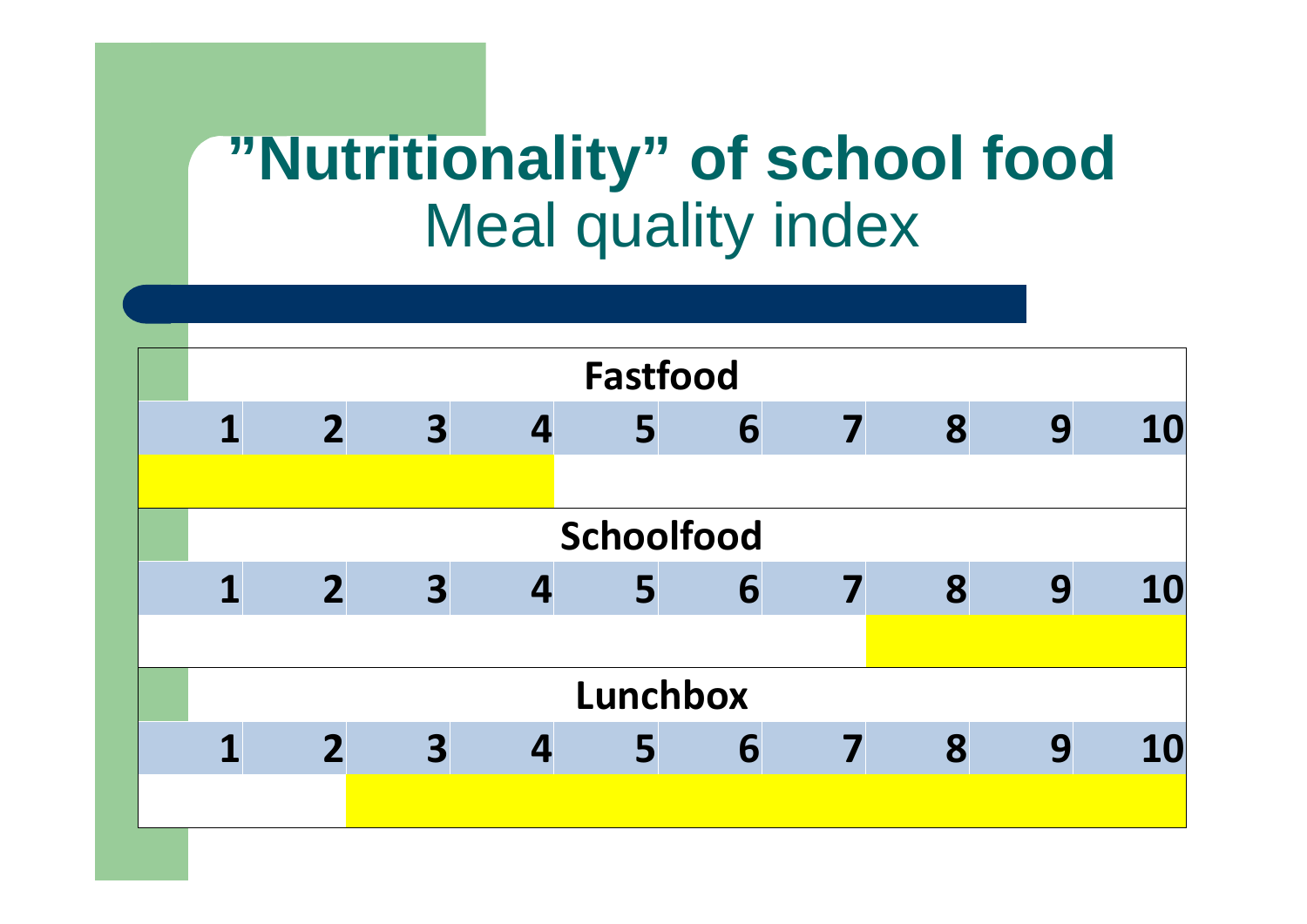# Difference in "Nutritionality" =  $\triangle$

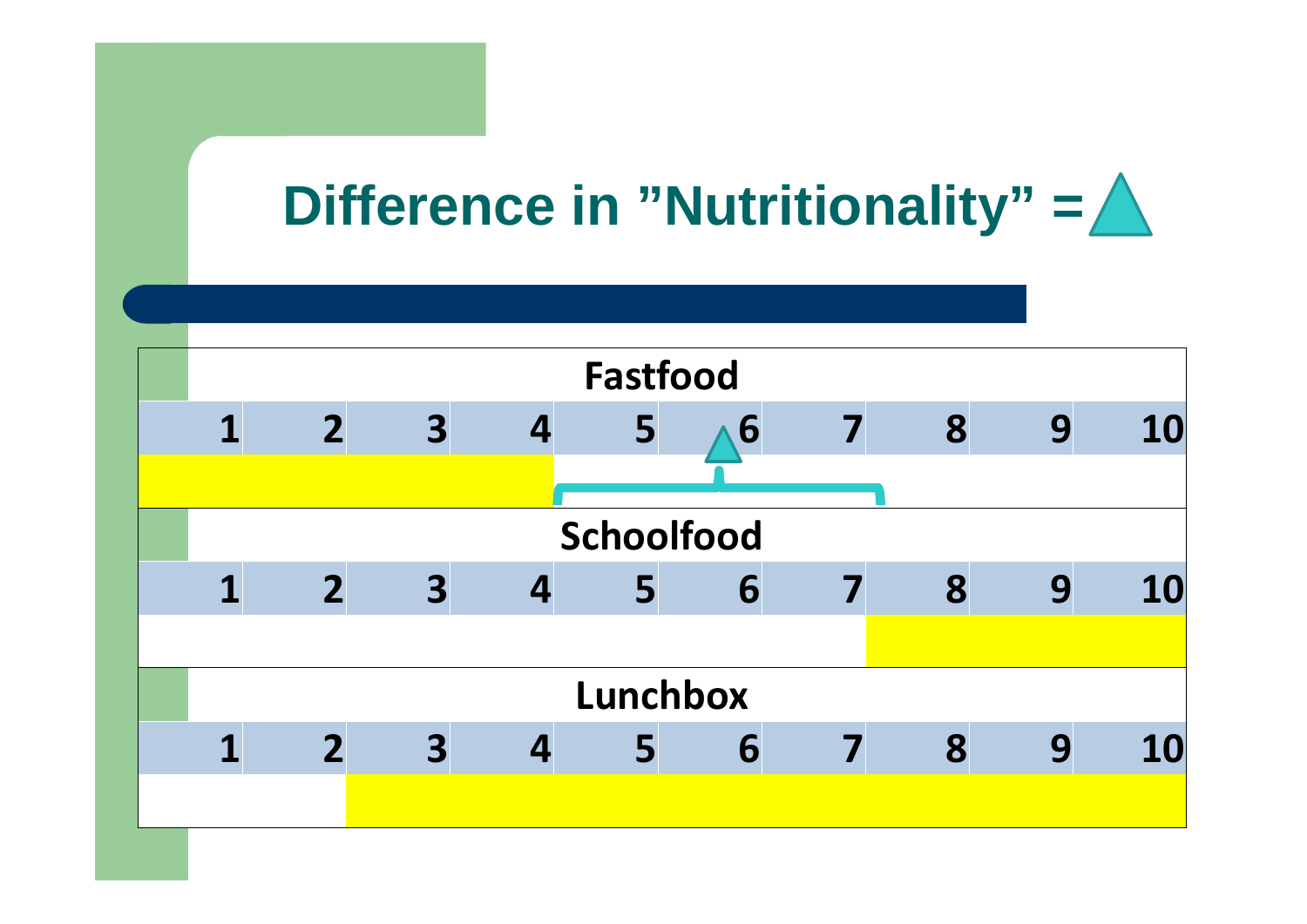#### **Purpose**

- **To investigate constraints and perspectives** related to development of organic "versions" of municipal school meal provision in **Denmark**
- Based on existing expert literature along with with empirical statements from meal planners, dinner ladies, students and decision makers.
- To indicate potential solutions for how organic school food can be implemented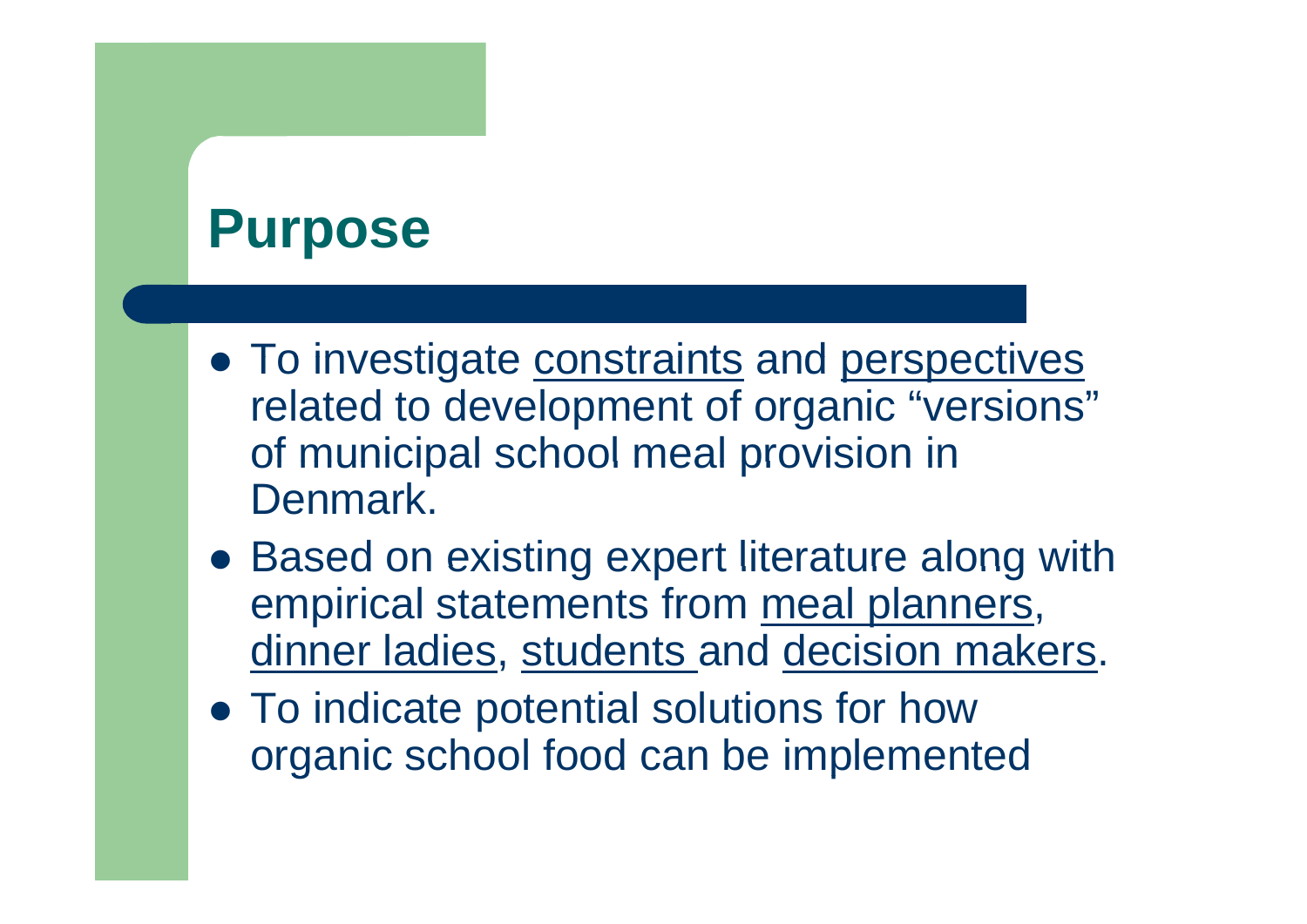# **Methodology** (1)

- $\bullet$  Open analysis of extant literature on organic food in schools
- Analyses of extant empirical case material.
- Selected case material has been restricted to cases from the municipalities of Copenhagen, Roskilde and Gladsaxe respectively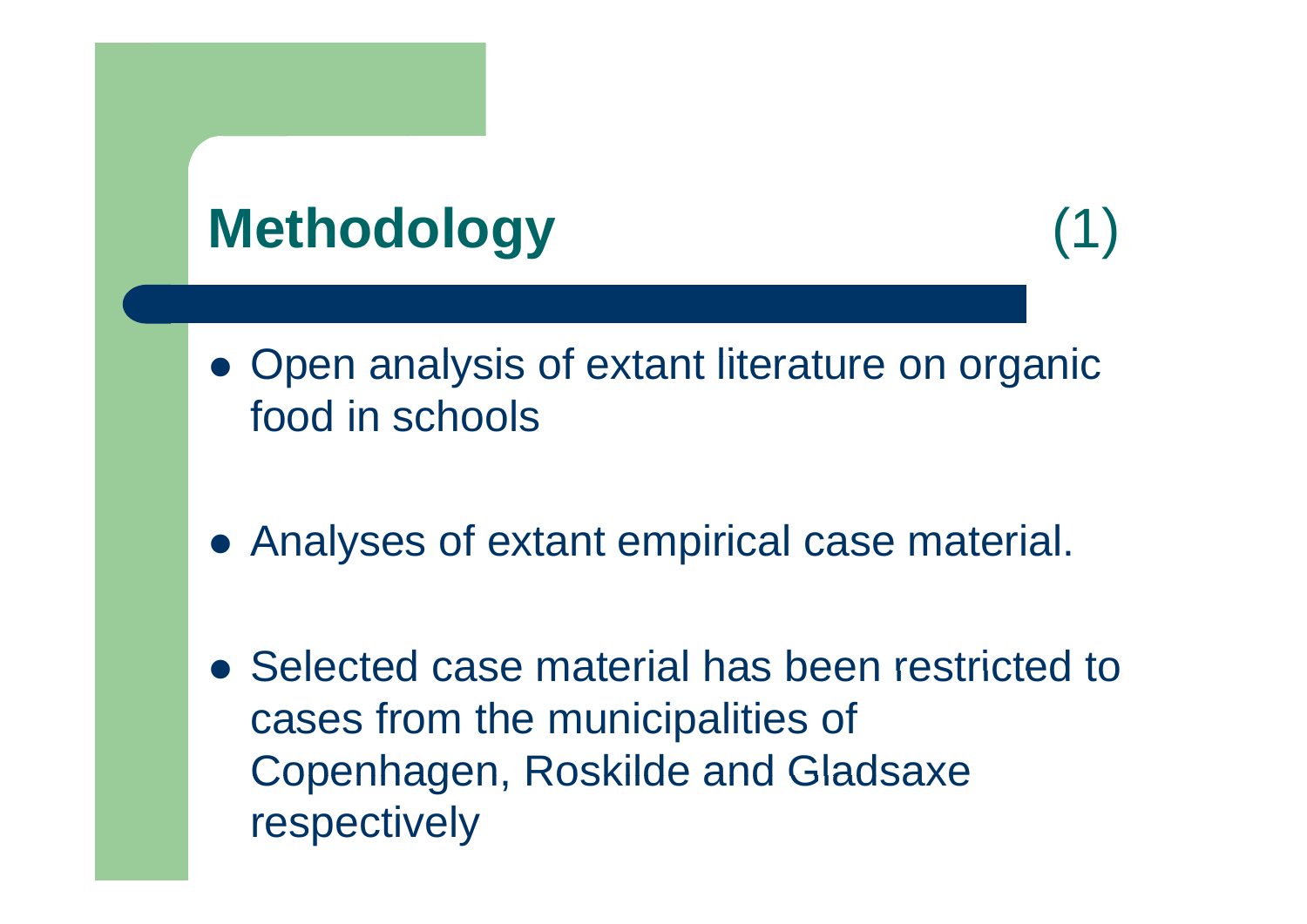## **Methodology** (2)

- Students (from three schools in Copenhagen; from the 8th-9th grades and 5th - 6th grades respectively)
- Persons responsible for school food tuck shops/teachers in Copenhagen
- Municipal meal planners (Gladsaxe, København, Roskilde)
- Local school food coordinators ("Dinner ladies" / cafeteria assistants in Gladsaxe)
- School food suppliers (123 School Food and Copenhagen)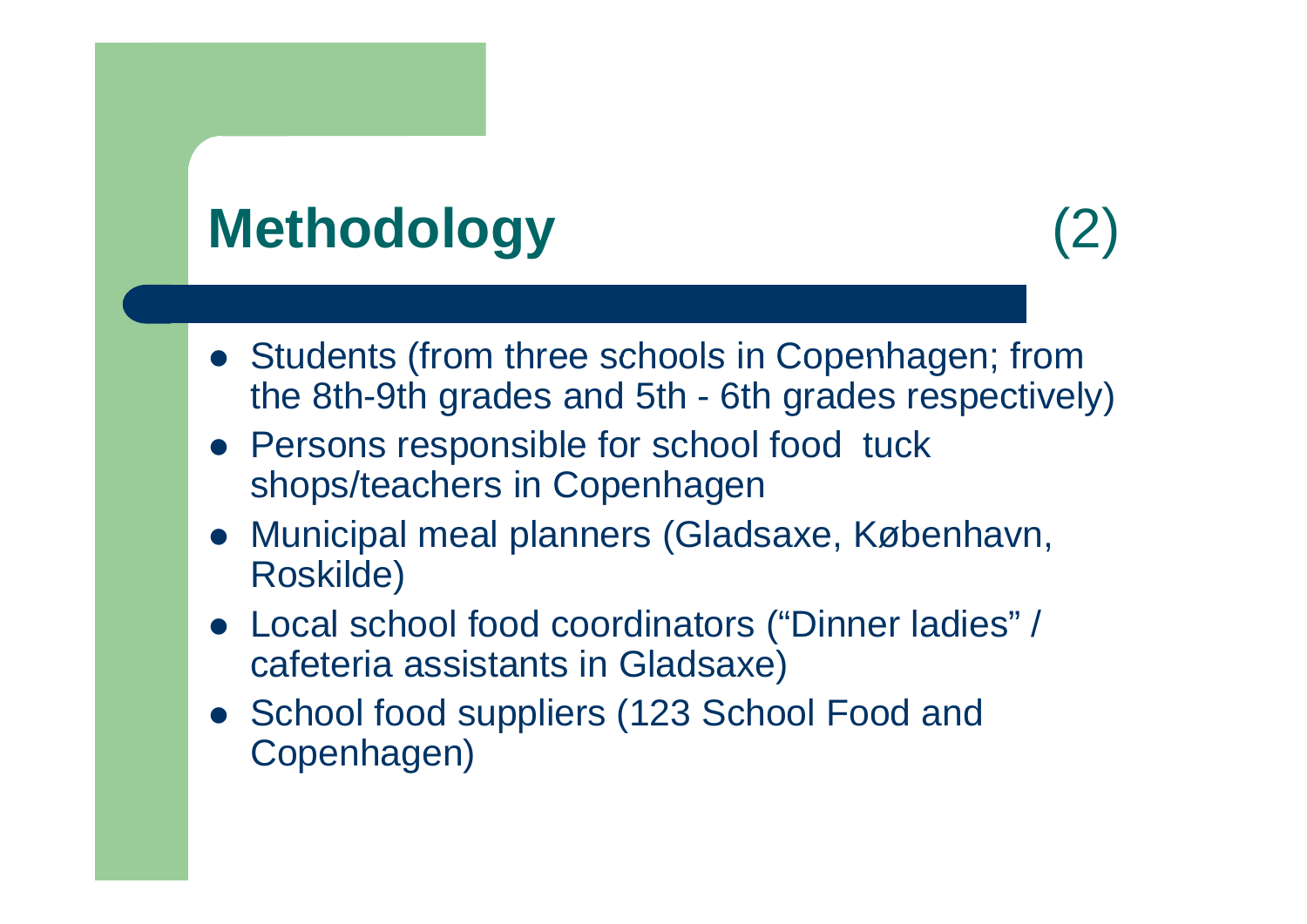#### **Findings for large municipal organic food systems**

- Differences & similarities
- $\bullet$  $\bullet$  Long way from back to front stage and different views
- $\bullet$ Signs of lack of coherence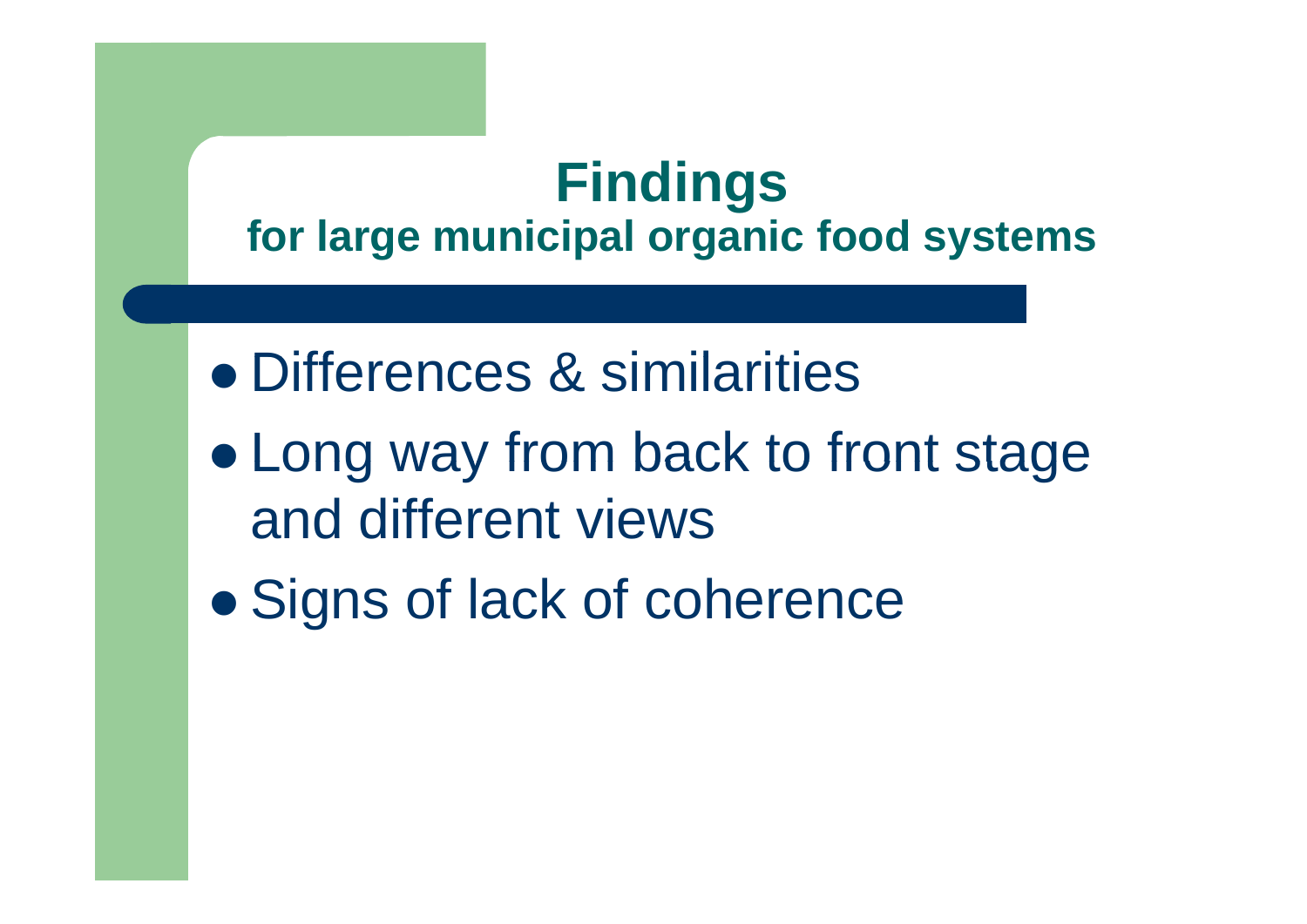# **Findings (1) Low participation**

- For all three municipalities: less than a quarter of the student body in all three municipalities actually, uses the school food program.
- This pattern seems to be identical in spite of the relatively different approaches to the implementation and maintenance of the school food programs in practice.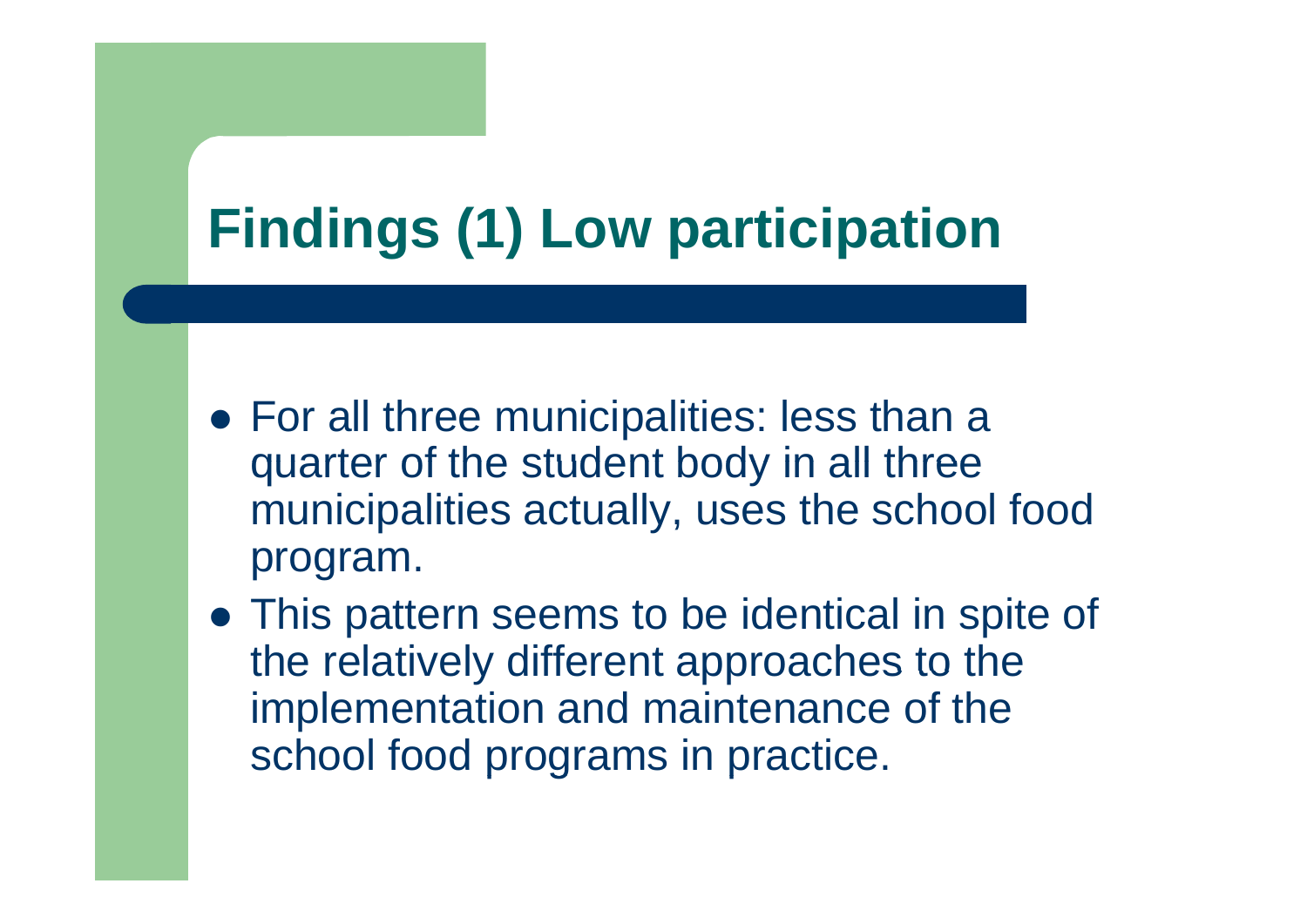## **Findings 2**

- Developing and operating a large scale municipal school meal service successfully is a serious challenge and that it is especially challenging in an organic version.
- Taken into account that a number of smaller school driven meal provision systems based on organic supply have proven to be able to survive, the findings suggests that it is the "architecture" and the size of the municipal systems that is challenging.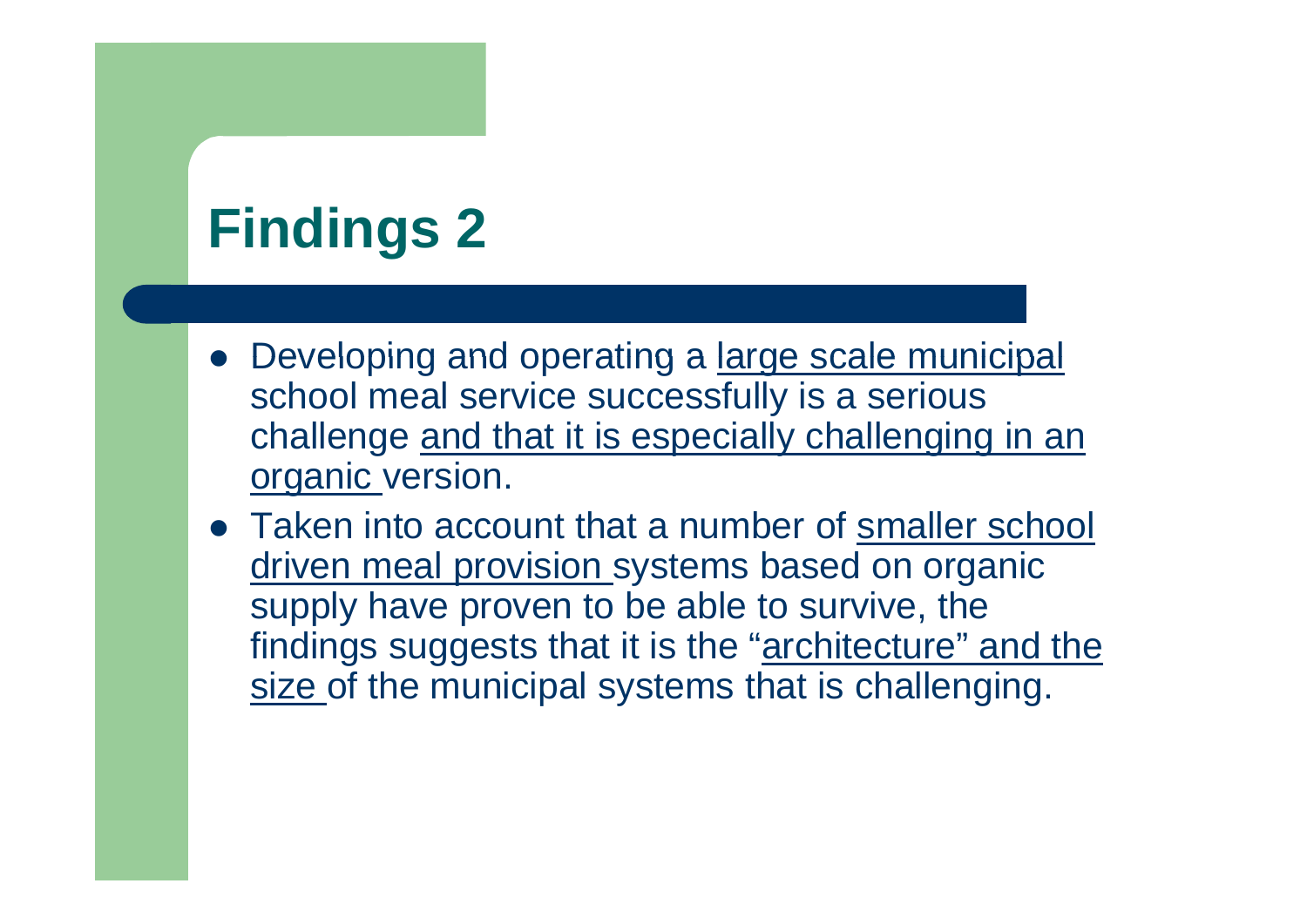## **Findin gs 3**

- The presence of a large number of stakeholders with different views and expectations and the need to make a complicated supply chain work are some of the problems as well as the in-built weakness of the school provision- its consumer orientation.
- However data also suggest that even large scale municipal systems show differences in its appeal to a broad range of involved stakeholders and that the Gladsaxe approach with decentralized kitchens seems to create more ownership and alignment of expectations.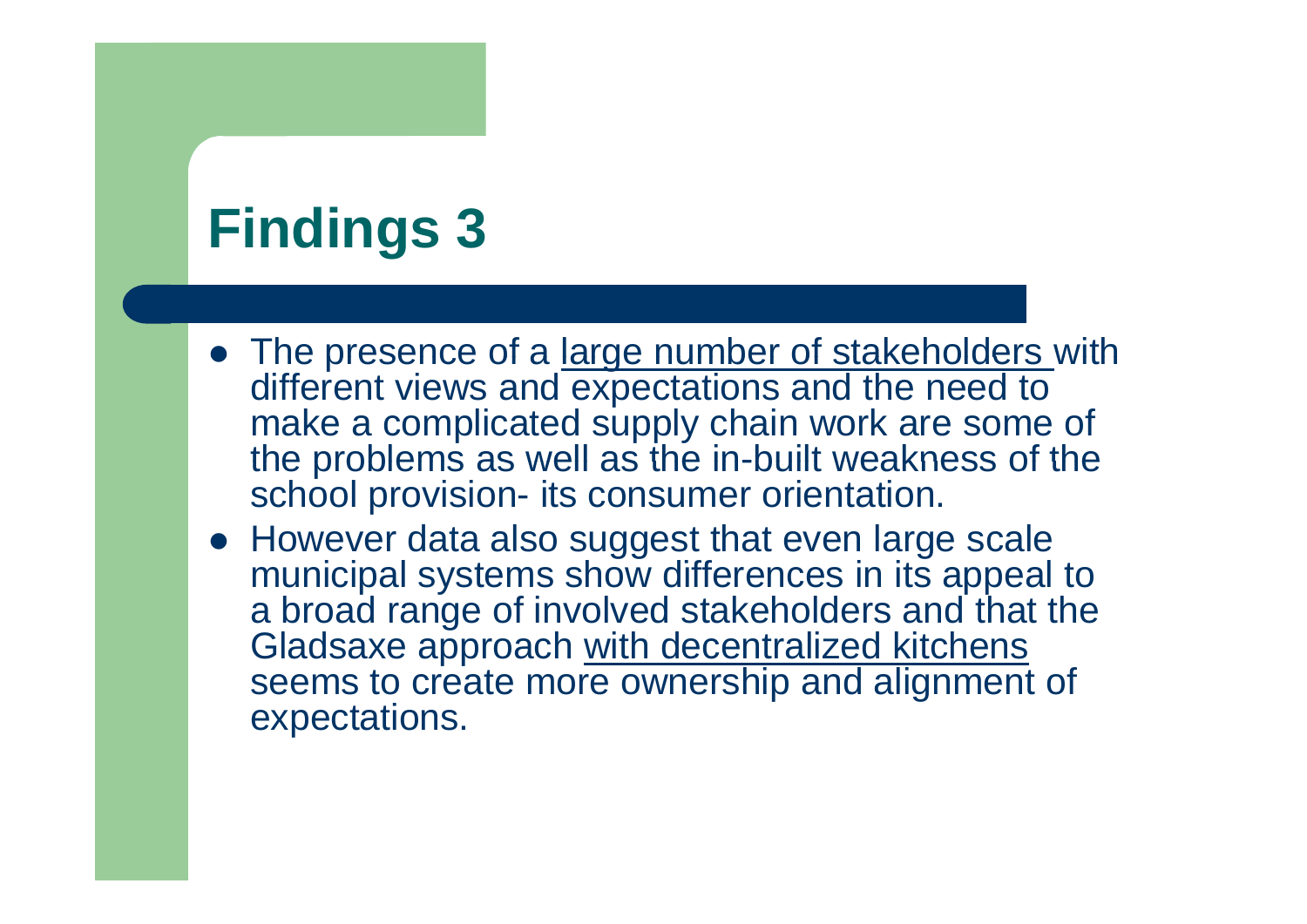#### **Themes**

- Theme 1. Price, Portion Size, Selection, Wrapping, Taste and Quality
- Theme 2. Ordering and Payment
- Theme 3. Time, Socializing and Dining facilities
- $\bullet$ Theme 4. Administration and Communication
- Theme 5. Ownership and Shared Responsibility
- Theme 6. Parental Influence
- Theme 7. Organic vs. Conventional?
- Theme 8. Integrated Education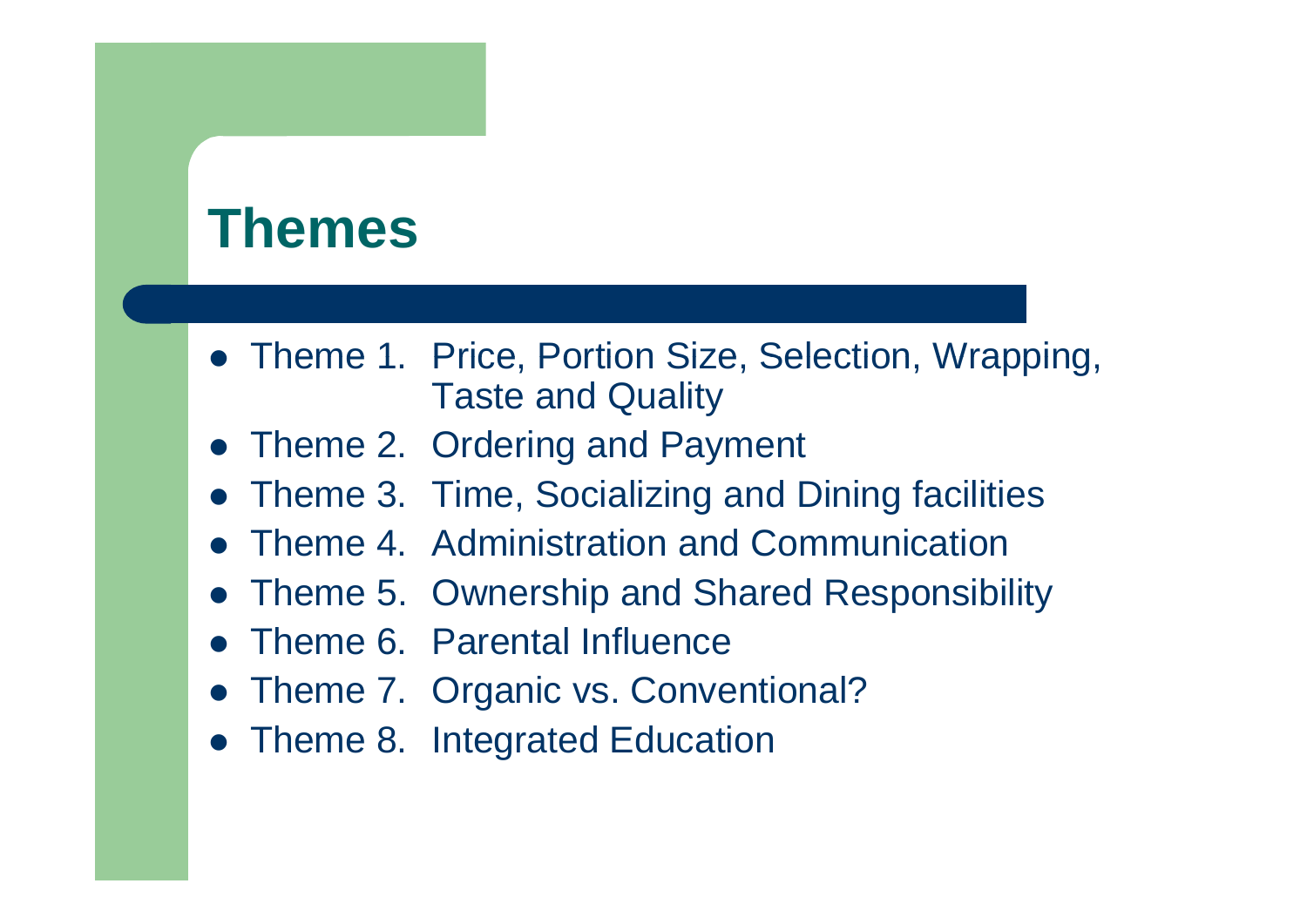| <b>Theme</b>                                                          | <b>Copenhagen</b>                  | <b>Roskilde</b>                      | <b>Gladsaxe</b>                      |  |
|-----------------------------------------------------------------------|------------------------------------|--------------------------------------|--------------------------------------|--|
|                                                                       | Central<br>municipal<br>production | External<br>commercial<br>production | Decentral<br>production<br>at school |  |
|                                                                       |                                    |                                      |                                      |  |
| Price, Portion Size, Selection,<br><b>Wrapping, Taste and Quality</b> | $\mathsf{X}$                       | $\boldsymbol{X}$                     | X                                    |  |
| <b>Ordering and Payment</b>                                           | $\boldsymbol{X}$                   | $\boldsymbol{X}$                     | X                                    |  |
| Time, Socializing and Dining<br>facilities                            | $\sf X$                            | $\boldsymbol{X}$                     |                                      |  |
| Administration and<br>Communication                                   | $\sf X$                            | X                                    | X                                    |  |
| <b>Ownership and Shared</b><br>Responsibility                         | $\mathsf{X}$                       | $\boldsymbol{\mathsf{X}}$            | X                                    |  |
| <b>Parental Influence</b>                                             | $\mathsf{X}$                       | X                                    |                                      |  |
| Organic vs. Conventional?                                             | $\mathsf{X}$                       | X                                    | $\boldsymbol{\mathsf{X}}$            |  |
| <b>Integrated Education</b>                                           | X                                  | X                                    |                                      |  |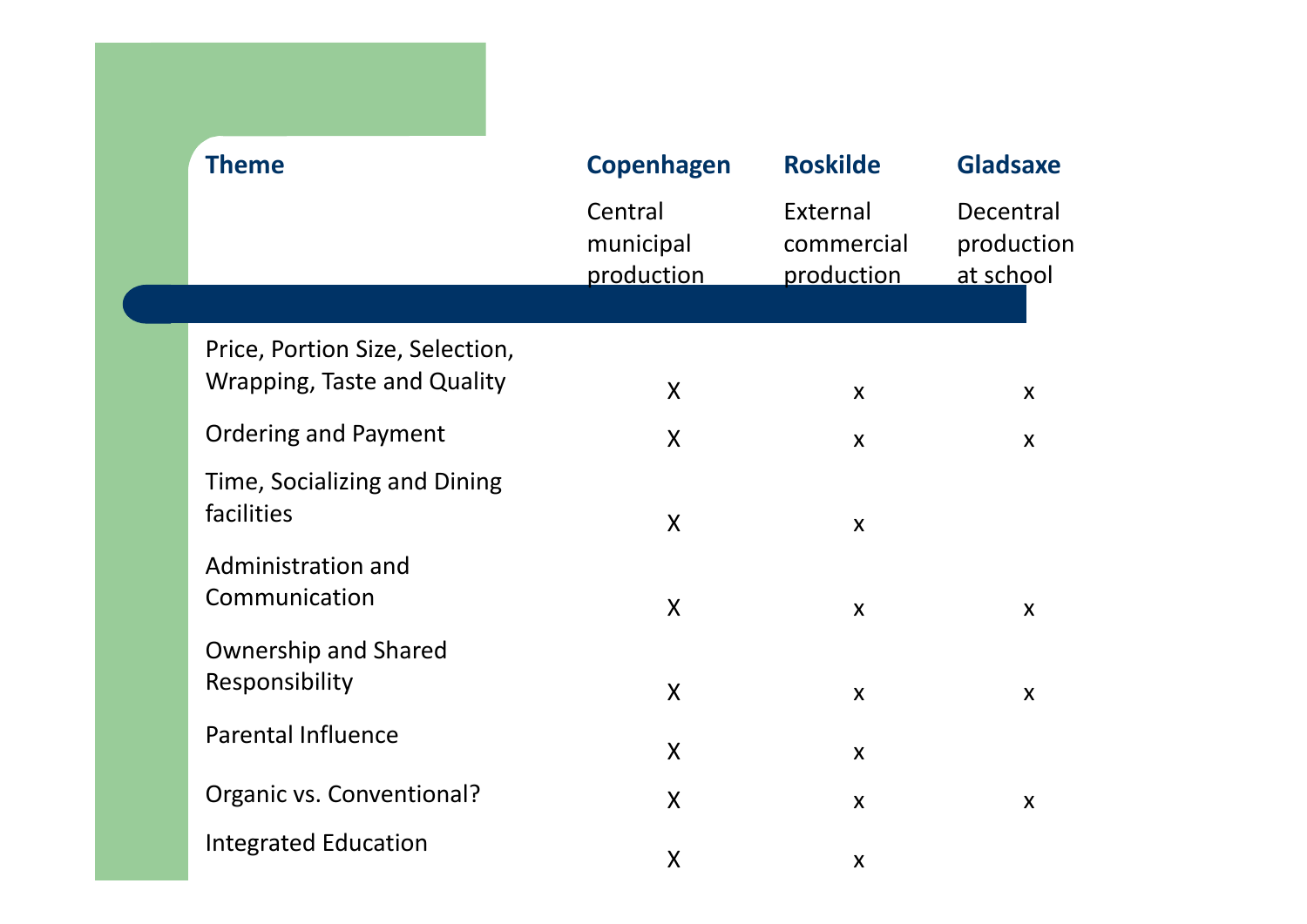#### **Greater focus on the social needs on social among students in relation to school meals**S (1)

- $\bullet$  Establishment of better dining facilities for the students
- Development of a system of involvement and shared responsibility for the students
- Greater possibility of involvement for the students in the preparatory stages
- Greater focus on the preparation of the food from scratch (possibly at the schools)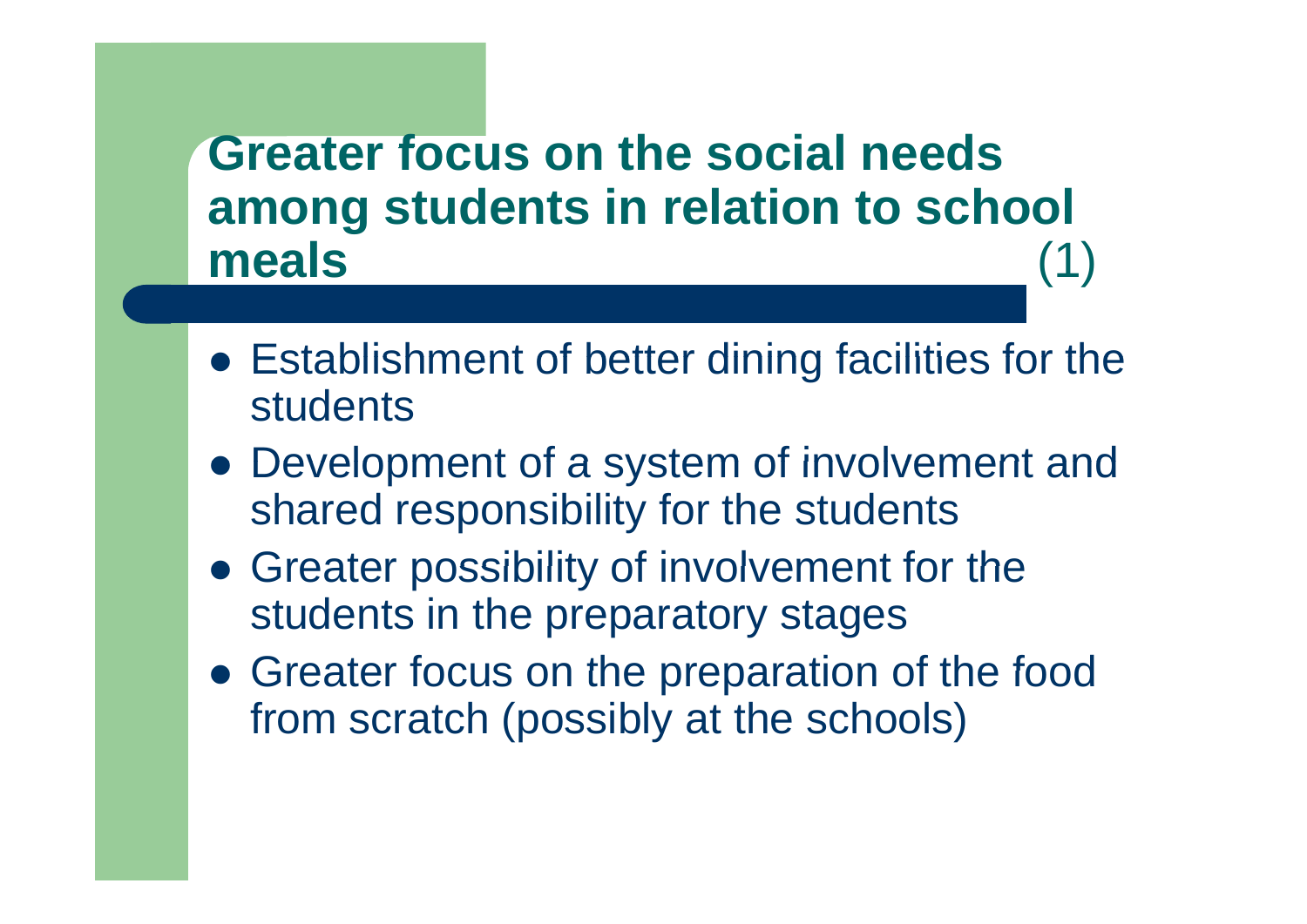#### **Greater focus on the social needs on social among students in relation to school meals**S (2)

- Development of a better food quality, presentation techniques, packaging/ serving options/ dinning facilities
- Development of a flexible ordering and payment system for greater benefit and use of the students
- **Greater focus on purchase behavior in** connection with specific environments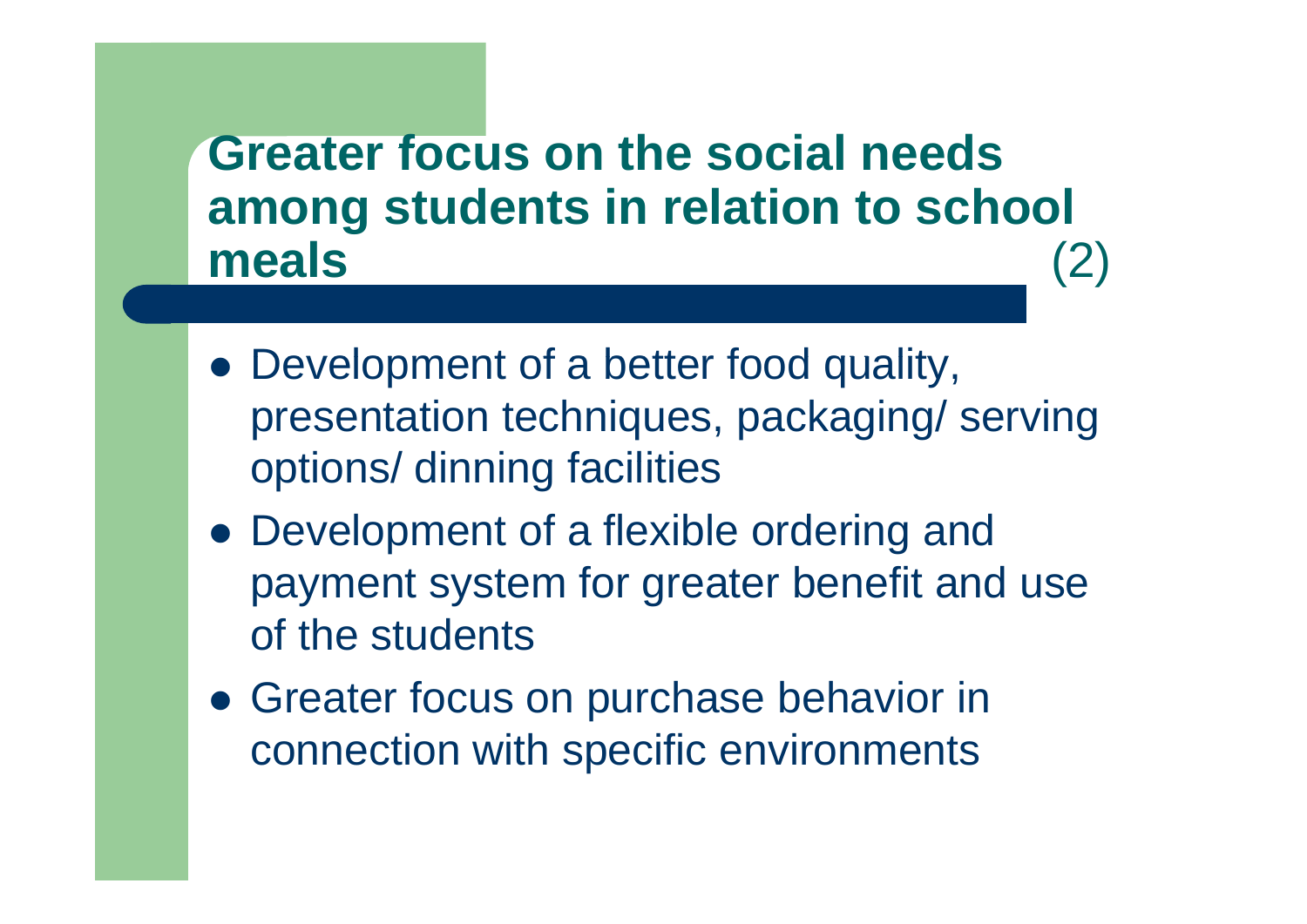#### **Greater focus on administrative communication systems behind school food**

- Development of a communications model aimed at several actors on different levels
- Greater focus on involving and informing parents and students
- Greater focus on involving the school and teachers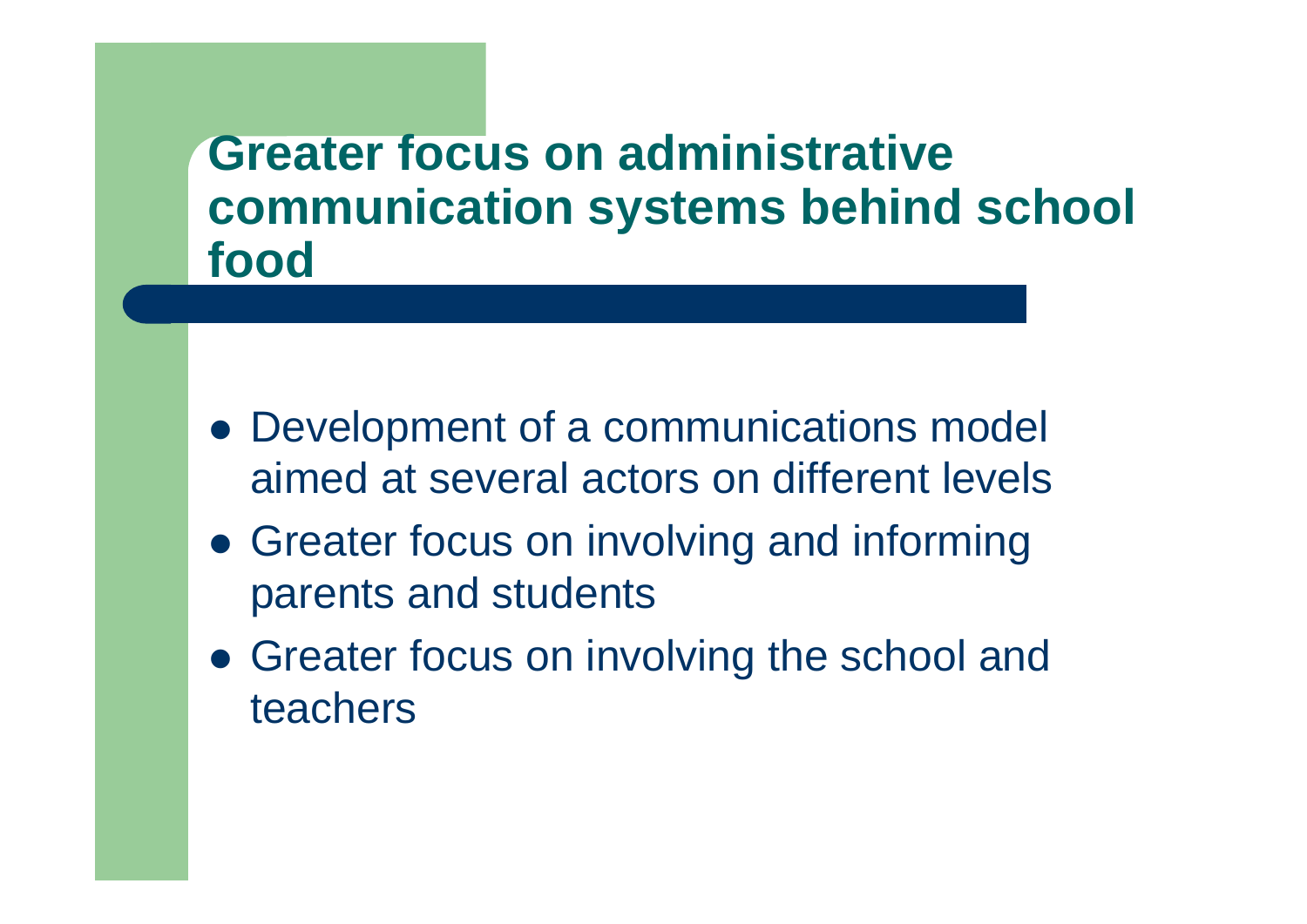#### **Focus on certifying organic school food**

- Greater focus on promoting an organic strategy towards parents and students
- Greater focus on the communication value through the preparatory methods, sales environments, packaging, presentation, servicing and dining facilities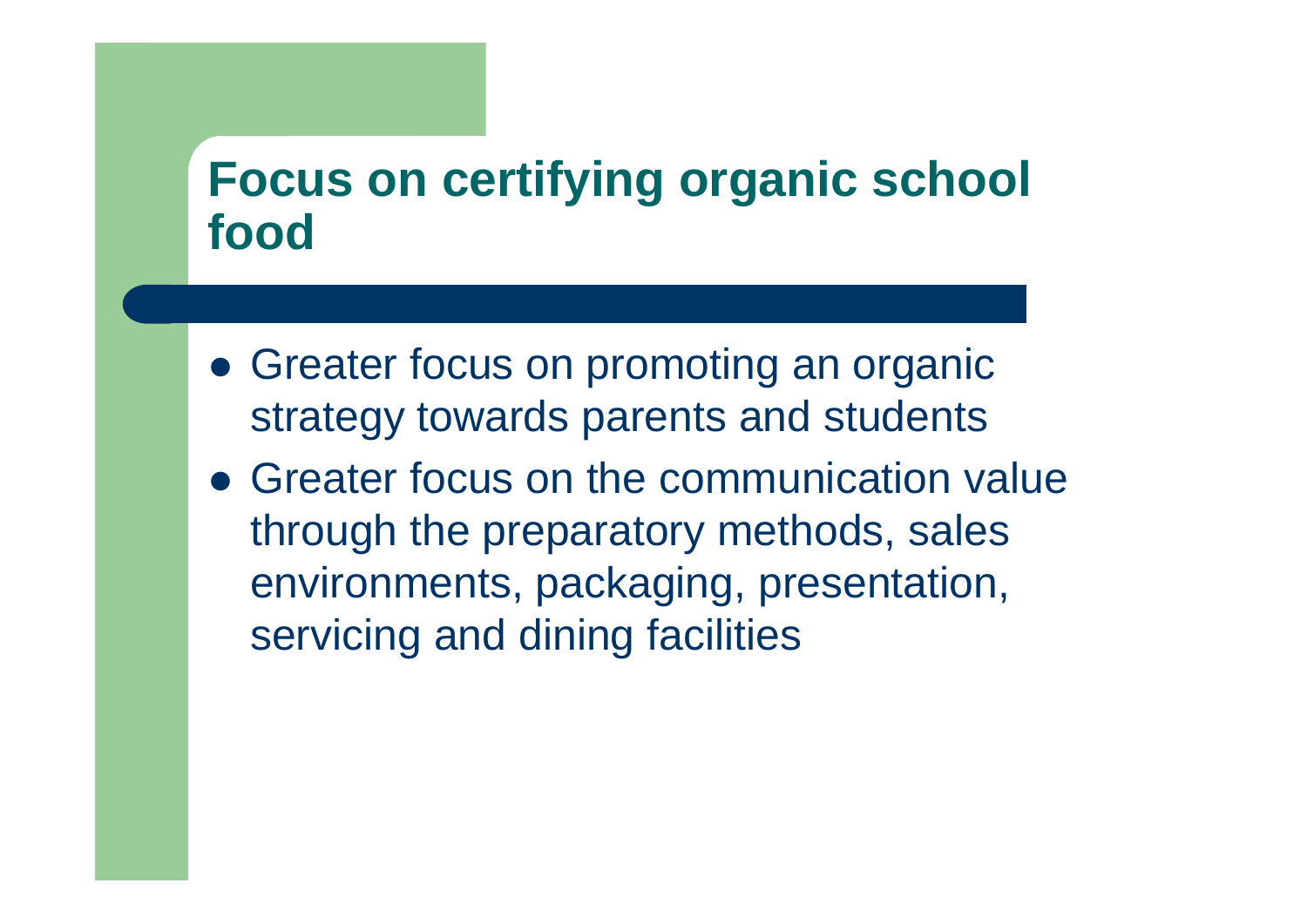**Greater focus on integrated education in health issues, ecology and food culture**

- Development of a model for implementing general knowledge of food in all school subjects
- Development of an interdisciplinary profile that ties the relevance of the school's food to the education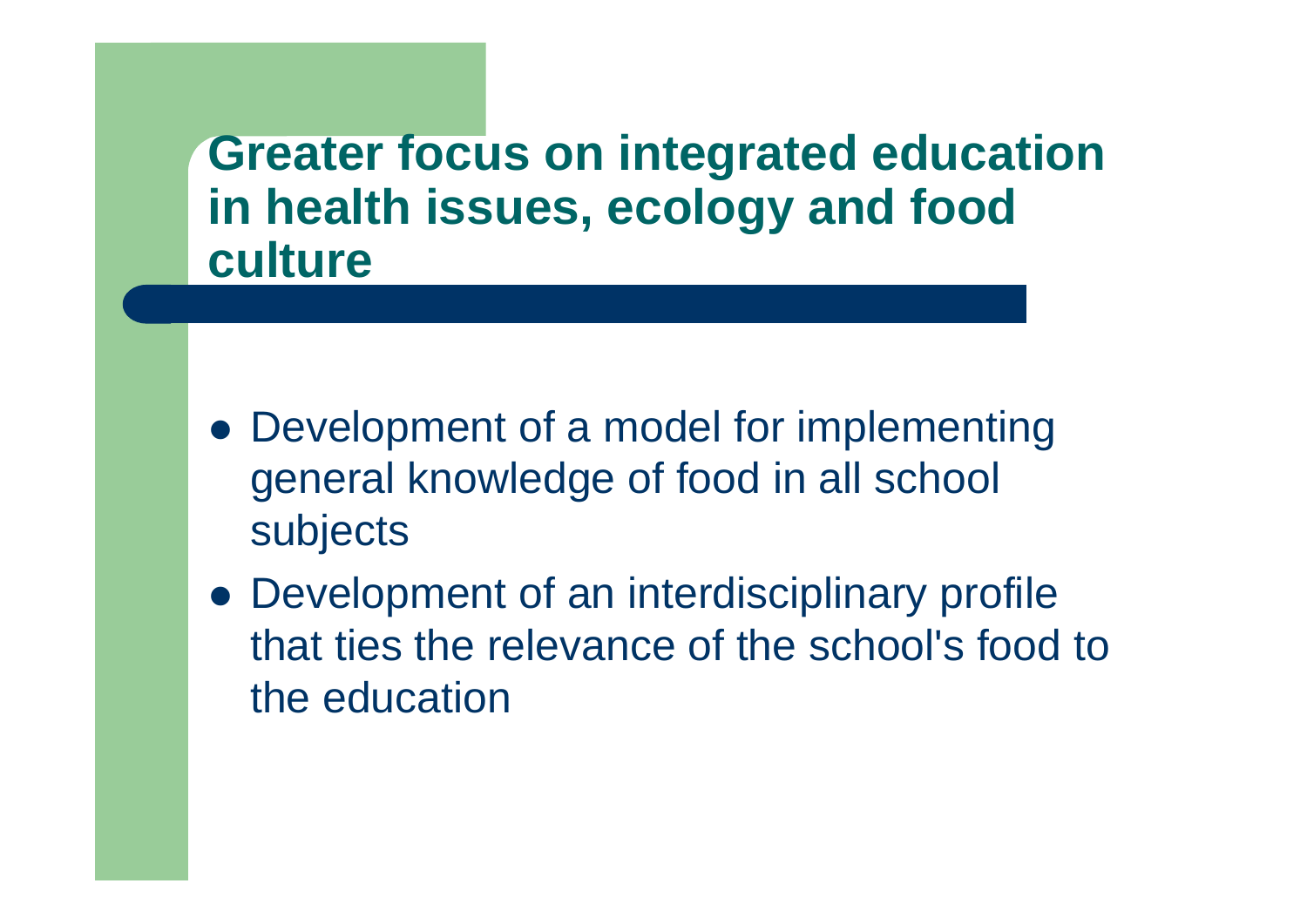## **Conclusion**

- Organic food supply in large municipal systems is a challenge
- Organic supply  $\neq$  perceived organicness
- Organic food risk being percieved associated with poor quality
- Organic food risk being percieved as associated with poor nutrition
- Succesfull school food ( = participation) is a requirement for health impact